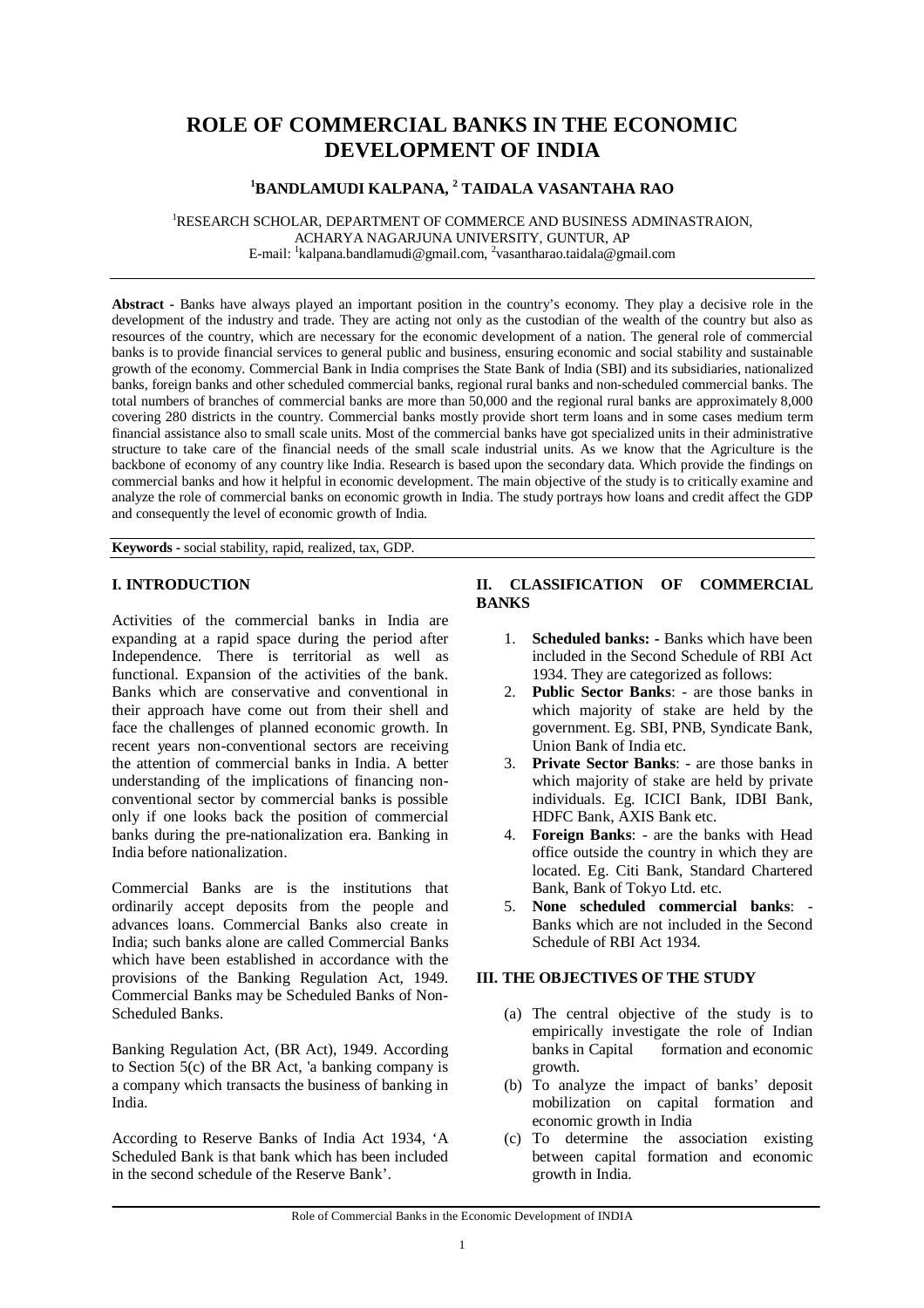International Journal of Management and Applied Science, ISSN: 2394-7926 Volume-3, Issue-4, Aprl.-2017 <http://iraj.in>

#### **IV. IMPORTANCE OF BANKS IN THE DEVELOPMENT OF THE COUNTRY**

Banks are one of the most important parts of any country. In this modern time money and its necessity is very important. A developed financial system of the country ensures to attain development. A modern bank provides valuable services to a country. To attain development there should be a good developed financial system to support not only the economic but also the society. So, a modern bank plays a vital role in the socio economic matters of the country. Some of the important role of banks in the development of a country is briefly showing below.

## **4.1 PROMOTE SAVING HABITS OF THE PEOPLE:**

Bank attracts depositors by introducing attractive deposit schemes and providing rewards or return in the form of interest. Banks providing different kinds of deposit schemes to its customers. It enable to create banking habits or saving habits among people.

## **4.2 CAPITAL FORMATION AND PROMOTE INDUSTRY:**

Capital is one of the most important parts of any business or industry. It is the life blood of business. Banks are increase capital formation by collecting deposits from depositors and convert these deposits in to loans advances to industries.

#### **4.3 SMOOTHING OF TRADE AND COMMERCE FUNCTIONS:**

In this modern era trade and commerce plays vital role between any countries. So, the money transaction should be user friendly. A modern bank helps its customers to sent funds to anywhere and receive funds from anywhere of the world. A well developed banking system provides various attractive services like mobile banking, internet banking, debit cards, credit cards etc. these kinds of services fast and smooth the transactions. So, bank helps to develop trade and commerce

## **4.4 GENERATE EMPLOYMENT OPPORTUNITY:**

Since a bank promote industry and investment, there automatically generate employment opportunity. So, a bank enables an economy to generate employment opportunity.

# **4.5 SUPPORT AGRICULTURAL DEVELOPMENT:**

Agricultural sector is one of the integral part of any economy. Food self sufficiency is the major challenge and goal of any country. Modern bank promote agricultural sector by providing loans and advances with low rate of interest compared to other loans and advances schemes.

#### **4.6 APPLYING OF MONITORY POLICY:**

Monitory policy is a important policy of any government. The major aim of monitory policy is to stabilize financial system of the country from the dangerous of inflation, deflation, crisis etc.

## **4.7 BALANCED DEVELOPMENT:**

Modern banks spreading its operations throughout the world. we can see number of big banks like citi bank, Baroda bank etc. It helps a country to spread banking activities in rural and semi urban areas. With the spreading of banking operations around the country, helps to attain balanced development by promoting rural areas.

Modern bank plays vital role in the socio- economic development of the country. A developed banking system enables the country to attain balanced development without any special consideration of rich and poor, cities and rural areas etc.

## **V. FUNCTIONS OF COMMERCIAL BANKS**

The commercial banks serve as the king pin of the financial system of the country. They render many valuable services.

Commercial banks provide banking services to businesses and consumers through a network of branches. These banks are in business to make a profit for their owners and they are usually public limited companies managed by shareholders. In India, however, most of the top commercial banks are owned by the government. But many private commercial banks have been established in the recent years. Commercial banks are all-purpose banks that perform a wider range of functions such as accepting demand deposits, issuing cheques against saving and fixed deposits, making short-term business and consumer loans, providing brokerage services, buying and selling foreign exchange and so on.

The functions of commercial banks are explained below:

## **Primary functions**

- Collection of deposits
- Making loans and advances

**7.1 Collection of deposits:** The primary function of commercial banks is to collect deposits from the public. Such deposits are of three main types: current, saving and fixed.

**7.2A current accoun**t is used to make payments. A customer can deposit and withdraw money from the current account subject to a minimum required balance. If the customer overdraws the account, he may be required to pay interest to the bank. Cash credit facility is allowed in the current account.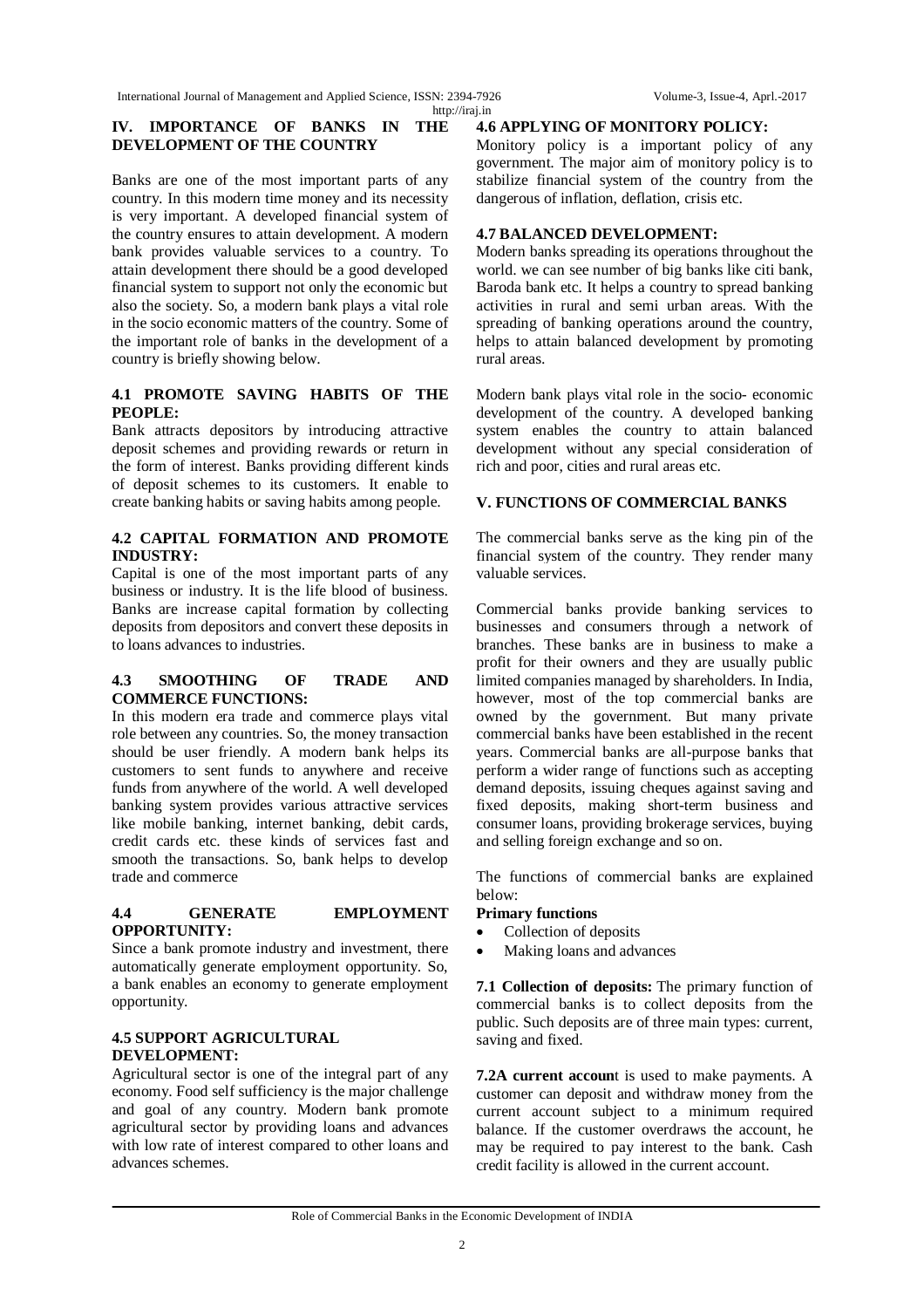International Journal of Management and Applied Science, ISSN: 2394-7926 Volume-3, Issue-4, Aprl.-2017 <http://iraj.in>

**7.3 Savings account** is an interest yielding account. Deposits in savings account are used for saving money. Savings bank account-holder is required to maintain a minimum balance in his account to avail of cheque facilities.

**7.4 Fixed or term deposits** are used by the customers to save money for a specific period of time, ranging from 7 days to 3 years or more. The rate of interest is related to the period of deposit. For example, a fixed deposit with a maturity period of 3 years will give a higher rate of return than a deposit with a maturity period of 1 year. But money cannot be usually withdrawn before the due date. Some banks also impose penalty if the fixed deposits are withdrawn before the due date. However, the customer can obtain a loan from the bank against the fixed deposit receipt.

**7.5 Loans and advances:** Commercial banks have to keep a certain portion of their deposits as legal reserves. The balance is used to make loans and advances to the borrowers. Individuals and firms can borrow this money and banks make profits by charging interest on these loans. Commercial banks make various types of loans such as:

- 1. Loan to a person or to a firm against some collateral security;
- 2. Cash credit (loan in installments against certain security);
- 3. Overdraft facilities (i.e. allowing the customers to withdraw more money than what their deposits permit); and
- 4. Loan by discounting bills of exchange..

## **Secondary functions**

- Agency services
- General utility services

**7.6 Agency Services:** The customers may give standing instruction to the banks to accept or make payments on their behalf. The relationship between the banker and customer is that of Principal and Agent. The following agency services are provided by the bankers:

- 1. Payment of rent, insurance premium, telephone bills, installments on hire purchase, etc. The payments are obviously made from the customer's account. The banks may also collect such receipts on behalf of the customer.
- 2. The bank collects cheques, drafts, and bills on behalf of the customer.
- 3. The banks can exchange domestic currency for foreign currencies as per the regulations.
- 4. The banks can act as trustees / executors to their customers. For example, banks can execute the will after the death of their clients, if so instructed by the latter.

**7.7 General Utility Services:** The commercial banks also provide various general utility services to their customers. Some of these services are discussed below:

- 1. **Safeguarding money and valuables:** People feel safe and secured by depositing their money and valuables in the safe custody of commercial banks. Many banks look after valuable documents like house deeds and property, and jeweler items.
- 2. **Transferring money:** Money can be transferred from one place to another. In the same way, banks collect funds of their customers from other banks and credit the same in the customer's account.
- 3. **Merchant banking:** Many commercial banks provide merchant banking services to the investors and the firms. The merchant banking activity covers project advisory services and loan syndication, corporate advisory services such as advice on mergers and acquisitions, equity valuation, disinvestment, identification of joint venture partners and so on.
- 4. **Automatic Teller Machines (ATM):** The ATMs are machines for quick withdrawal of cash. In the last 10 years, most banks have introduced ATM facilities in metropolitan and semi-urban areas. The account holders as well as credit card holders can withdraw cash from ATMs.
- 5. **Traveler's cheque:** A traveler's cheque is a printed cheque of a specific denomination. The cheque may be purchased by a person from the bank after making the necessary payments. The customer may carry the traveler's cheque while travelling. The traveler's cheques are accepted in banks, hotels and other establishments.
- 6. **Credit Cards:** Credit cards are another important means of making payments. The Visa and Master Cards are operated by the commercial banks. A person can use a credit card to withdraw cash from ATMs as well as make payments to trade establishments.

## **VI. ROLE OF COMMERCIAL BANKS IN ECONOMIC DEVELOPMENT**

Commercial banks are one source of financing for small businesses. The role of commercial banks in economic development rests chiefly on their role as financial intermediaries. In this capacity, commercial banks help drive the flow of investment capital throughout the marketplace. The chief mechanism of this capital allocation in the economy is through the lending process which helps commercial banks.

## **6.1 Risk:**

One of the most significant roles of commercial banks in economic development is as arbiters of risk. This occurs primarily when banks make loans to